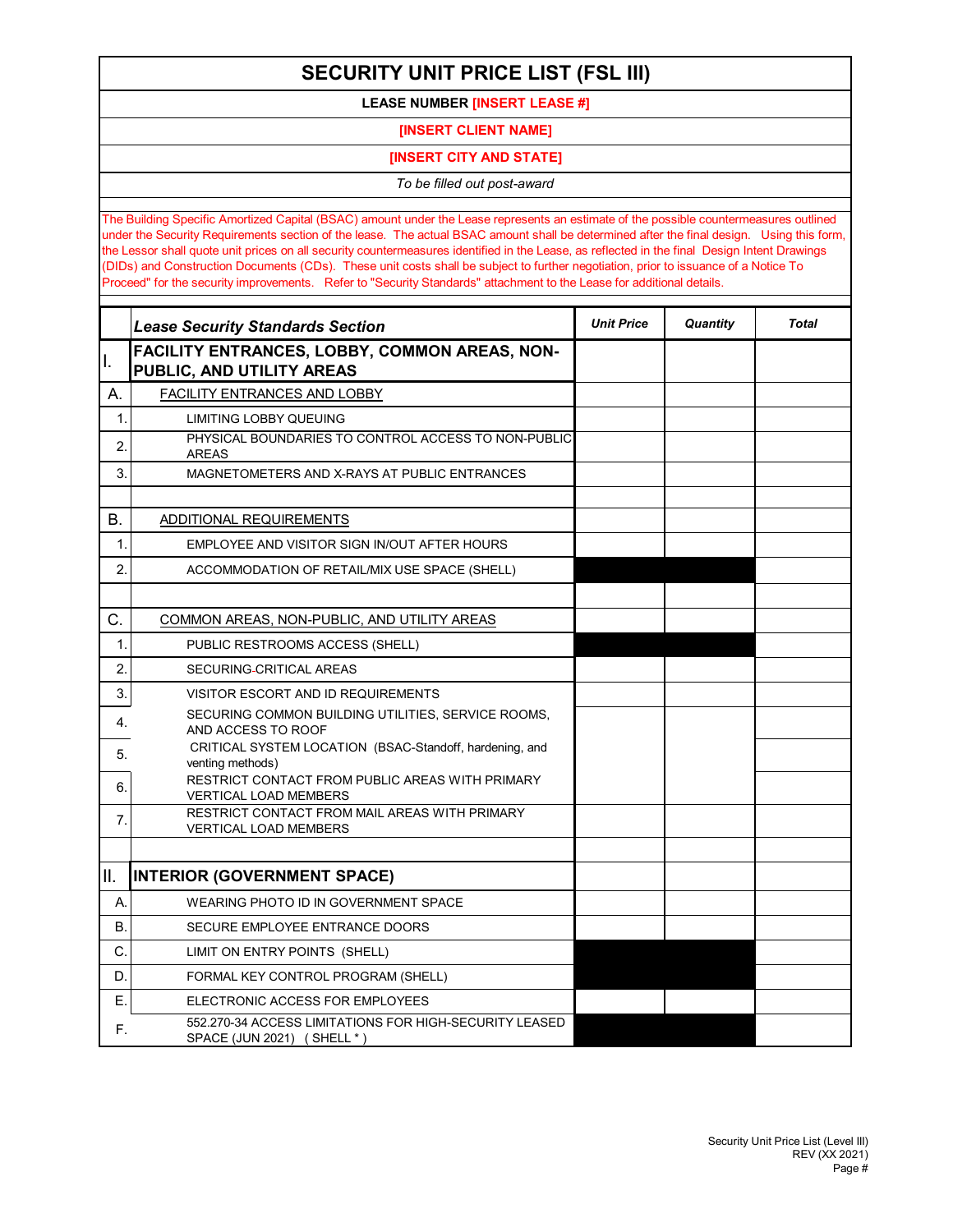| III.             | <b>SITE AND EXTERIOR OF BUILDING</b>                                         |  |  |
|------------------|------------------------------------------------------------------------------|--|--|
| А.               | <b>SIGNAGE</b>                                                               |  |  |
| $\mathbf{1}$ .   | POSTING OF SIGNAGE IDENTIFYING THE SPACE AS<br><b>GOVERNMENTAL (SHELL)</b>   |  |  |
| 2.               | POSTING OF REGULATORY SIGNAGE (SHELL)                                        |  |  |
|                  |                                                                              |  |  |
| В.               | LANDSCAPING AND ENTRANCES                                                    |  |  |
| 1.               | CRIME PREVENTION THROUGH ENVIRONMENTAL DESIGN                                |  |  |
| 2.               | (SHELL)<br>HAZMAT STORAGE (BSAC-IDS/VSS monitoring)                          |  |  |
|                  | PLACEMENT OF RECEPTACLES, CONTAINERS, AND MAILBOXES                          |  |  |
| 3.               | (BSAC-Alternative blast containment measures)                                |  |  |
| 4.               | <b>VEHICLE BARRIERS</b>                                                      |  |  |
|                  |                                                                              |  |  |
| C.               | <b>PARKING</b>                                                               |  |  |
| $\mathbf{1}$     | <b>NUMBER OF PARKING ENTRANCES</b>                                           |  |  |
| 2.               | AUTHORIZED ACCESS TO PARKING (SHELL)                                         |  |  |
| 3.               | <b>VEHICLE SCREENING</b>                                                     |  |  |
| $\overline{4}$ . | PUBLIC ACCESS TO GOVERNMENT PARKING AREAS                                    |  |  |
|                  |                                                                              |  |  |
| IV.              | <b>SECURITY SYSTEMS</b>                                                      |  |  |
| А.               | SECURITY SYSTEM TESTING AND MAINTENANCE CRITERIA                             |  |  |
|                  |                                                                              |  |  |
| В.               | VIDEO SURVEILLANCE SYSTEM (VSS)<br>LESSOR PROVIDED DESIGN, INSTALLATION, AND |  |  |
|                  | <b>MAINTFNANCE</b><br>GOVERNMENT PROVIDED PRODUCT, INSTALLATION, AND         |  |  |
|                  | <b>MAINTENANCE</b>                                                           |  |  |
|                  |                                                                              |  |  |
| C.               | INTRUSION DETECTION SYSTEM                                                   |  |  |
|                  | LESSOR PROVIDED DESIGN, INSTALLATION, AND<br><b>MAINTFNANCF</b>              |  |  |
|                  | GOVERNMENT PROVIDED SCOPE, PRODUCT, INSTALLATION,<br>AND MAINTENANCE         |  |  |
|                  |                                                                              |  |  |
| D.               | <b>DURESS ALARM</b>                                                          |  |  |
|                  | LESSOR PROVIDED DESIGN, INSTALLATION, AND<br><b>MAINTENANCE</b>              |  |  |
|                  | GOVERNMENT PROVIDED SCOPE, PRODUCT, INSTALLATION,                            |  |  |
|                  | AND MAINTENANCE                                                              |  |  |
| Е.               | SECURITY SYSTEMS DESIGN                                                      |  |  |
|                  |                                                                              |  |  |
| F.               | CENTRAL SECURITY CONTROL CENTER                                              |  |  |
| $\mathbf{1}$ .   | CENTRALIZED COMMUNICATIONS SYSTEM                                            |  |  |
| 2.               | EMERGENCY POWER TO SECURITY SYSTEMS                                          |  |  |
|                  |                                                                              |  |  |
| V.               | <b>STRUCTURE</b>                                                             |  |  |
| А.               | WINDOWS                                                                      |  |  |
| $\mathbf 1$ .    | SHATTER-RESISTANT WINDOW PROTECTION                                          |  |  |